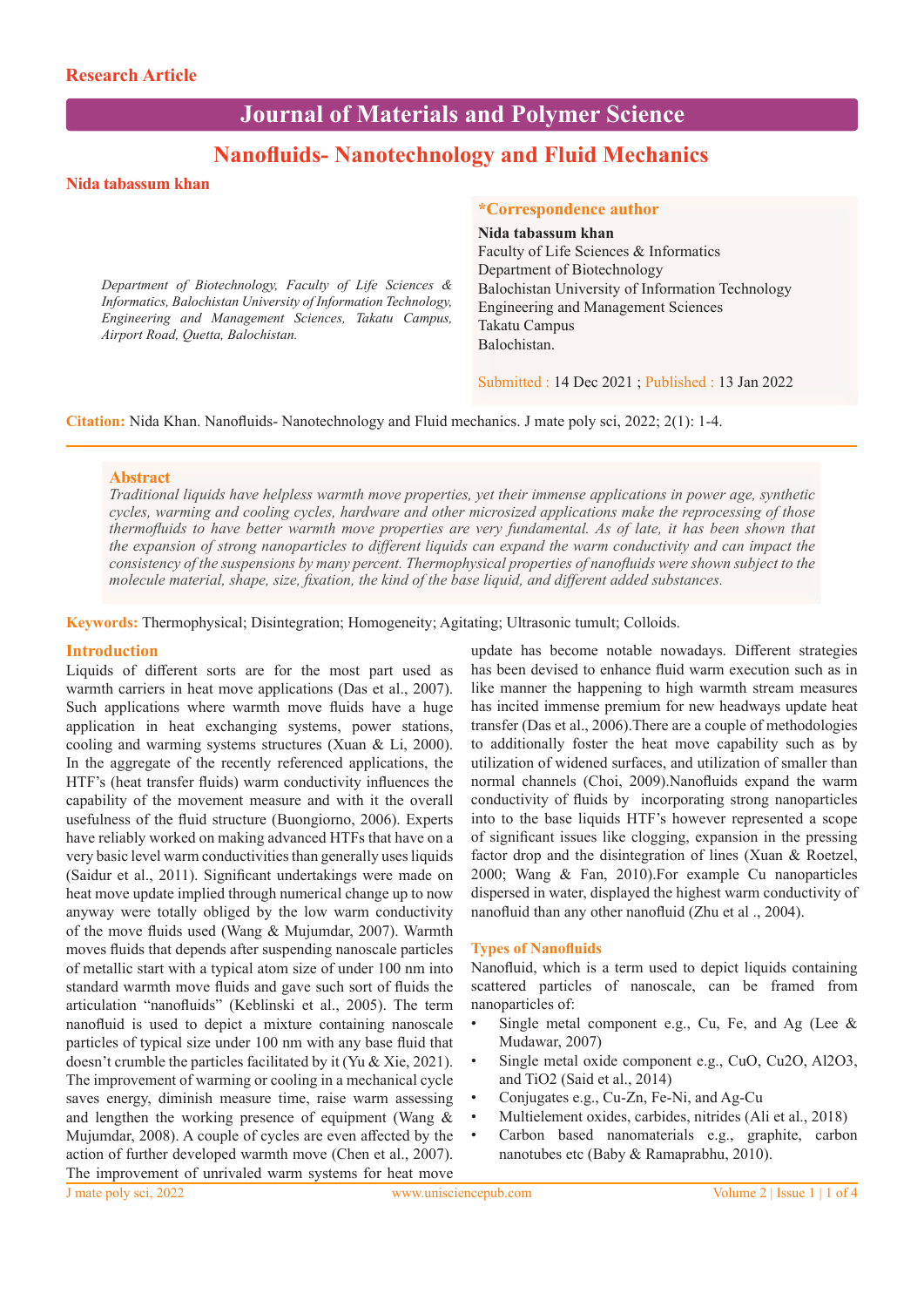## **Classes of Nanofluids**

- 1. Single Material Nanofluids: This class of nanofluid was first proposed by Choi, in 1995, and is considered as the customary kind of nanofluids used, where a singular kind of nanoparticles is used to convey the suspension through different preparation procedures (Leong et al., 2017). Nanofluids of such grouping are unparalleled in execution, due to having considerably more certain thermophysical properties than their base fluid (Godson et al., 2010).
- 2. Mixture Nanofluids: Hybrid nanofluids are a general class of nanofluids which are made of a mixture of more than one kind of nanoparticles suspended in a base fluid (Hussien et al., 2016).

### **Preparation of Nanofluids**

There are two methods for the fabrication of nanofluids which are as follows:

- **• Two advance strategies:** The most notable procedure used for the preparation of nanofluid is the two-phase methodology (Liang & Mudawar, 2019). Nanomaterials are made into a dry powder using physical or manufactured means than the ensuing stage incorporates the dispersing of nano estimated powder into a base fluid using alluring force agitating, ultrasonic tumult, high shear mixing, homogenizing and ball handling (Sardarabadi et al., 2019; Lee & Mudawar, 2007). This is the most monetary procedure for the status of nanofluids in light of the fact that mechanical creation is currently in progress (Sidik et al., 2014). Nanoparticles will in general agglomerate inferable from the colossal surface locale and surface development (Wakif & Sehaqui, 2020). It is extremely difficult to prepare stable nanofluid using the two-phase procedure and this is where one phase technique come in (Sheikholeslami et al., 2013).
- **One advance strategy:** One phase methodology involves making and dispersing the nanoparticles in the base fluid (Turkyilmazoglu, 2020). Various means like drying, storing, transportation and dispersing of nanoparticles are done away inside this cycle; these abatements the agglomeration amazingly and fabricates the strength of the nanofluid (Bobbo et al., 2021). One phase system is significantly powerful in dissipating the nanoparticles reliably and gives more imperative sufficiency (Bairwa et al., 2015). One phase strategy has not been productive in preparing nanofluid on a significant scale and the creation costs are moreover high at this point (Angayarkanni & Philip, 2015). Novel strategies are being envisioned now to make one phase system currently feasible and stage move technique is one of them (Singh & Kumar, 2021). Graphene oxide colloids with high unfaltering quality and homogeneity can be prepared through the stage move methodology (Murthy & Reddy, 2015).

#### **Advantages of Nanofluids**

The following are some advantages of nanofluids which are as follows:

**• High warmth conduction:** Nanofluid has better warm conductivity when appeared differently in relation to base fluids (Aravind & Ramaprabhu, 2013). This development in the surface space of nanofluids helps increase the speed of warmth move between solid particles and base fluid (Choi & Eastman, 1995). The flexibility of nanoparticles is uncommon inferable from how they are minimal in size and this extends the small convection of fluids remarkably inciting better warmth move (Puliti et al., 2011). The warm conductivity of nanofluids can in like manner be remarkably extended by using nanoparticles having higher warm conductivity and by augmentation in temperature (Barber et al., 2011).

**• Expanded strength of nanofluid:** Nanofluids can remain in the fluid stage for quite a long time or a long time together due to their nano size (Shima et al., 2009). The dependability can be expanded by Brownian movement (Srinivas et al., 2014).

#### **Applications of Nanofluids**

- Some important applications of nanofluids are as follows:
- **• Nano drug conveyance:** Controlled centering of cells is one of the innovative uses of nanofluid such as in nano drug transport system in extending the period of drug delivery through the controlled appearance of prescription all through a huge time interval (Tripathi & Bég, 2014).
- **• Therapeutics:** Imaging and drug transport can be made significantly successful by using nanofluids such as using iron-based nanoparticles for drug delivery, transport of anticancer meds without damaging the nearby cells etc (Wong & De Leon, 2010).
- **• Smart Fluids:** Nanofluids enable as to manage our energy resources capably and in this way can go about as smart fluids (Sharifi et al., 2021). It has been actually shown that nanofluids can be used as a sharp warmth valve to control the movement of warmth (Tanzi et al., 2011). Nanofluids can be planned into a 'low' state, where it conducts heat ineffectually, can moreover be orchestrated into a 'high' state, where it conducts heat beneficially. This engages the use of nanofluid as astute fluid in cooling (Mashaei et al., 2016; Bahiraei & Mashaei, 2015).
- **• Counteraction of stopping up:** Various particles solidify together to shape nanoparticles and they are around 1-1000 nm in width and are spread evenly in the base fluids (Schymura, 2013). Nanofluids don't cause any discouraging issues and this assistants in the use of nanofluid in smaller than usual channels (Williams, 2007).
- **• Decrease of disintegration:** Nanofluids containing nanoparticles have lesser power and dynamic energy appeared differently in relation to little and full-scale particles. They don't cause crumbling of parts like pipeline, siphons and warmth exchangers (Kulkarni et al., 2009). In addition, nanoparticles dissipated in liquids reduce grinding and wear (Maher et al., 2020).

## **Conclusion**

The significant downside of utilizing such sort of liquids is the ascent in pressure misfortunes in channeling frameworks caused from the expansion in thickness of nanofluids. This increment in thickness prompts a higher shear pressure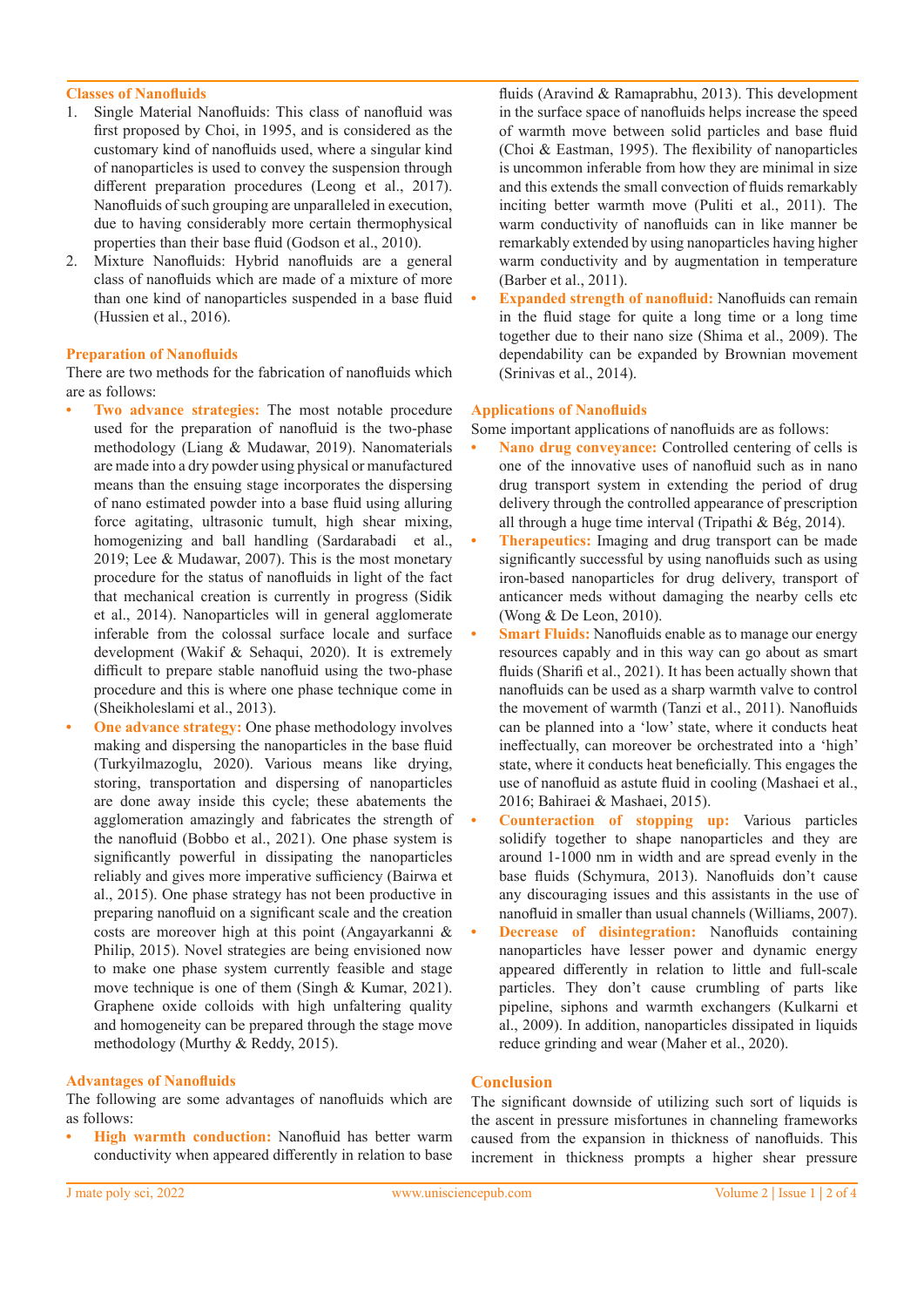between the liquid and the encompassing surface. Nanofluids diminishes the basic stuff cost, passes on a comparable proportion of warm essentialness when appeared differently in relation to the next greater warming mechanical assemblies, in this manner the warming system size is smoothed out.

## **References**

- 1. Das, S. K., Choi, S. U., Yu, W., & Pradeep, T. (2007). Nanofluids: science and technology. *John Wiley & Sons.* Retrieved from https://www. wiley.com/en-us/Nanofluids% $3A+Sci$ ence+ and+Technology-p-9780470074732
- 2. Xuan, Y., & Li, Q. (2000). Heat transfer enhancement of nanofluids. *International Journal of heat and fluid flow, 21*(1), 58-64.
- https://doi.org/10.1016/S0142-727X(99)00067-3 3. Buongiorno, J. (2006). Convective transport in nanofluids. *Journal of Heat Transfer, 128*(3), 240-250.
- https://doi.org/10.1115/1.2150834
- 4. Saidur, R., Leong, K. Y., & Mohammed, H. A. (2011). A review on applications and challenges of nanofluids. *Renewable and sustainable energy reviews, 15*(3), 1646- 1668. https://doi.org/10.1016/j.rser.2010.11.035
- 5. Wang, X. Q., & Mujumdar, A. S. (2007). Heat transfer characteristics of nanofluids: a review. *International journal of thermal sciences, 46*(1), 1-19. https://doi.org/10.1016/j.ijthermalsci.2006.06.010
- 6. Keblinski, P., Eastman, J. A., & Cahill, D. G. (2005). Nanofluids for thermal transport. *Materials today, 8*(6), 36-44. https://doi.org/10.1016/S1369-7021(05)70936-6
- 7. Yu, W., & Xie, H. (2012). A review on nanofluids: preparation, stability mechanisms, and applications. *Journal of nanomaterials,* 2021. https://doi.org/10.1155/2012/435873
- 8. Wang, X. Q., & Mujumdar, A. S. (2008). A review on nanofluids-part II: experiments and applications. *Brazilian Journal of Chemical Engineering, 25*(4), 631-648. https://doi.org/10.1590/S0104-66322008000400002
- 9. Chen, H., Ding, Y., & Tan, C. (2007). Rheological behaviour of nanofluids. *New journal of physics, 9*(10), 367. https://doi.org/10.1088/1367-2630/9/10/367
- 10. Das, S. K., Choi, S. U., & Patel, H. E. (2006). Heat transfer in nanofluids—a review. *Heat transfer engineering, 27*(10), 3-19. https://doi.org/10.1080/01457630600904593
- 11. Choi, S. U. (2009). Nanofluids: from vision to reality through research. *Journal of Heat transfer, 131*(3). 9. https://doi.org/10.1115/1.3056479
- 12. Xuan, Y., & Roetzel, W. (2000). Conceptions for heat transfer correlation of nanofluids. *International Journal of heat and Mass transfer, 43*(19), 3701-3707. https://doi.org/10.1016/S0017-9310(99)00369-5
- 13. Wang, L., & Fan, J. (2010). Nanofluids research: key issues. *Nanoscale research letters, 5*(8), 1241-1252. https://doi.org/10.1007/s11671-010-9638-6
- 14. Zhu, H. T., Lin, Y. S., & Yin, Y. S. (2004). A novel one-step chemical method for preparation of copper nanofluids. *Journal of colloid and interface science, 277*(1), 100-103. DOI: 10.1016/j.jcis.2004.04.026
- 15. Lee, J., & Mudawar, I. (2007). Assessment of the effectiveness of nanofluids for single-phase and twophase heat transfer in micro-channels. *International Journal of Heat and Mass Transfer, 50*(3-4), 452-463. DOI:10.1016/j.ijheatmasstransfer.2006.08.001
- 16. Said, Z., Saidur, R., & Rahim, N. A. (2014). Optical properties of metal oxides based nanofluids. *International Communications in Heat and Mass Transfer, 59*, 46-54. https://doi.org/10.1016/j.icheatmasstransfer.2014.10.010
- 17. Ali, N., Teixeira, J. A., & Addali, A. (2018). A review on nanofluids: fabrication, stability, and thermophysical properties. *Journal of Nanomaterials,* 2018, 33. https://doi.org/10.1155/2018/6978130
- 18. Baby, T. T., & Ramaprabhu, S. (2010). Investigation of thermal and electrical conductivity of graphene based nanofluids. *Journal of Applied Physics, 108*(12), 124308. https://doi.org/10.1063/1.3516289
- 19. Leong, K. Y., Ahmad, K. K., Ong, H. C., Ghazali, M. J., & Baharum, A. (2017). Synthesis and thermal conductivity characteristic of hybrid nanofluids–a review. *Renewable and Sustainable Energy Reviews, 75*, 868-878. DOI:10.1016/J.RSER.2016.11.068
- 20. Godson, L., Raja, B., Lal, D. M., & Wongwises, S. E. A. (2010). Enhancement of heat transfer using nanofluids an overview. *Renewable and sustainable energy reviews, 14*(2), 629-641. https://doi.org/10.1016/j.rser.2009.10.004
- 21. Hussien, A. A., Abdullah, M. Z., & Moh'd A, A. N. (2016). Single-phase heat transfer enhancement in micro/ minichannels using nanofluids: theory and applications. *Applied energy, 164*, 733-755. DOI:https://doi.org/10.1016/j.apenergy.2015.11.099
- 22. Liang, G., & Mudawar, I. (2019). Review of single-phase and two-phase nanofluid heat transfer in macro-channels and micro-channels. *International Journal of Heat and Mass Transfer, 136*, 324-354. https://doi.org/10.1016/j. ijheatmasstransfer.2019.02.086
- 23. Sardarabadi, H., Heris, S. Z., Ahmadpour, A., & Passandideh-Fard, M. (2019). Experimental investigation of a novel type of two-phase closed thermosyphon filled with functionalized carbon nanotubes/water nanofluids for electronic cooling application. *Energy Conversion and Management, 188,* 321-332. DOI:10.1016/j.enconman.2019.03.070
- 24. Lee, J., & Mudawar, I. (2007). Assessment of the effectiveness of nanofluids for single-phase and two-phase heat transfer in micro-channels. *International Journal of Heat and Mass Transfer, 50*(3-4), 452-463. https://doi.org/10.1016/j.ijheatmasstransfer.2006.08.001
- 25. Sidik, N. A. C., Mohammed, H. A., Alawi, O. A., & Samion, S. (2014). A review on preparation methods and challenges of nanofluids. *International Communications in Heat and Mass Transfer, 54*, 115-125.

DOI:10.1016/j.icheatmasstransfer.2014.03.002

26. Wakif, A., & Sehaqui, R. (2020). Generalized differential quadrature scrutinization of an advanced MHD stability problem concerned water-based nanofluids with metal/ metal oxide nanomaterials: a proper application of the revised two-phase nanofluid model with convective